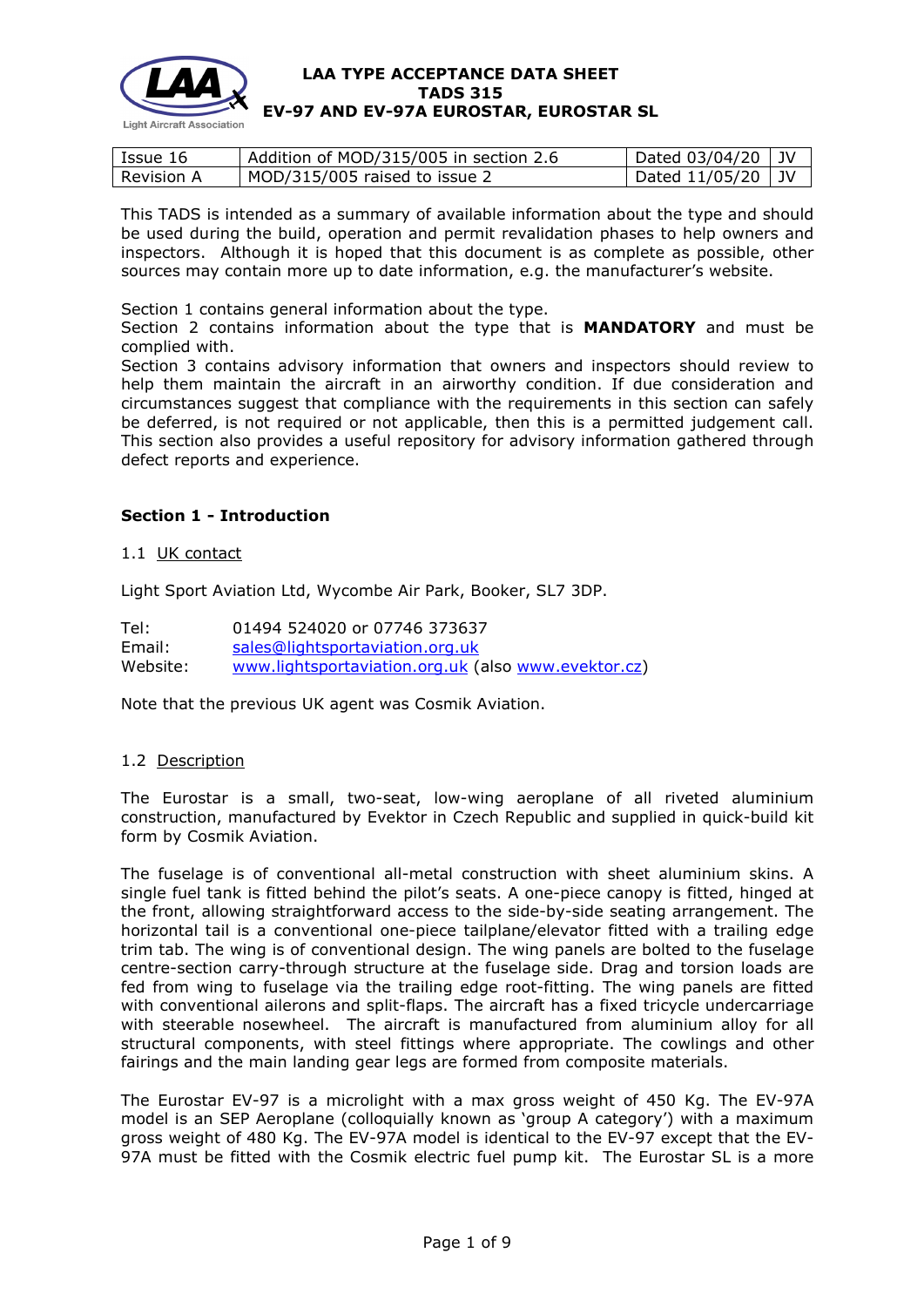

streamlined version of the EV-97A, available only as a SEP aircraft, with a different canopy latch system.

The Eurostar is also supplied by Cosmik Aviation as a factory built microlight. The factory built model is designated a 'Team Eurostar UK' to distinguish it from the kit-built models.

The only engine models approved in the UK for use in the Eurostar is the Rotax 912-UL and the 912-ULS.

Note that the only propeller(s) approved for an individual aircraft are those listed on the individual aircraft's Operating Limitations document or in the PTL/1 (Propeller Type List) for the type.

# **Section 2 – Mandatory information for owners, operators and inspectors**

At all times, responsibility for the maintenance and airworthiness of an aircraft rests with the owner. Condition No 3 of a Permit to Fly requires that: *"the aircraft shall be maintained in an airworthy condition".* 

# 2.1 Fast Build Kit 51% Compliance

The technical leaflet TL.11 shows the contents of the accepted fast build kit.

## 2.2 Build Manual

Assembly Manual – EV97 Eurostar or Eurostar SL Build Manual Supplementary Notes, prepared by Cosmik for UK Builders

## 2.3 Build Inspections

Build inspection schedule 39 (Eurostar EV-97). Inspector approval codes A-A, A-M, K or for microlight version, M. Inspector signing off final inspection also requires 'first flight' endorsement

## 2.4 Flight Manual

'Pilot's Operating Handbook – EV-97 teamEurostar UK' Supplement for Aircraft in the Group A Category Supplement for Aircraft with Auxiliary Electric Fuel Pump

## 2.5 Mandatory Permit Directives

Applicable specifically to this aircraft type:

| 2010-003   | Temporary reduction in operating speeds/inspection of spar caps   |
|------------|-------------------------------------------------------------------|
| 2014-002   | Wing/fuselage fairings - inspection for rivet damage              |
| 2015-001   | Wing flaps – correct engagement of the actuator pins – inspection |
| 2016-007-E | Fuselage – Rear fuselage bulkhead – Inspection for cracking       |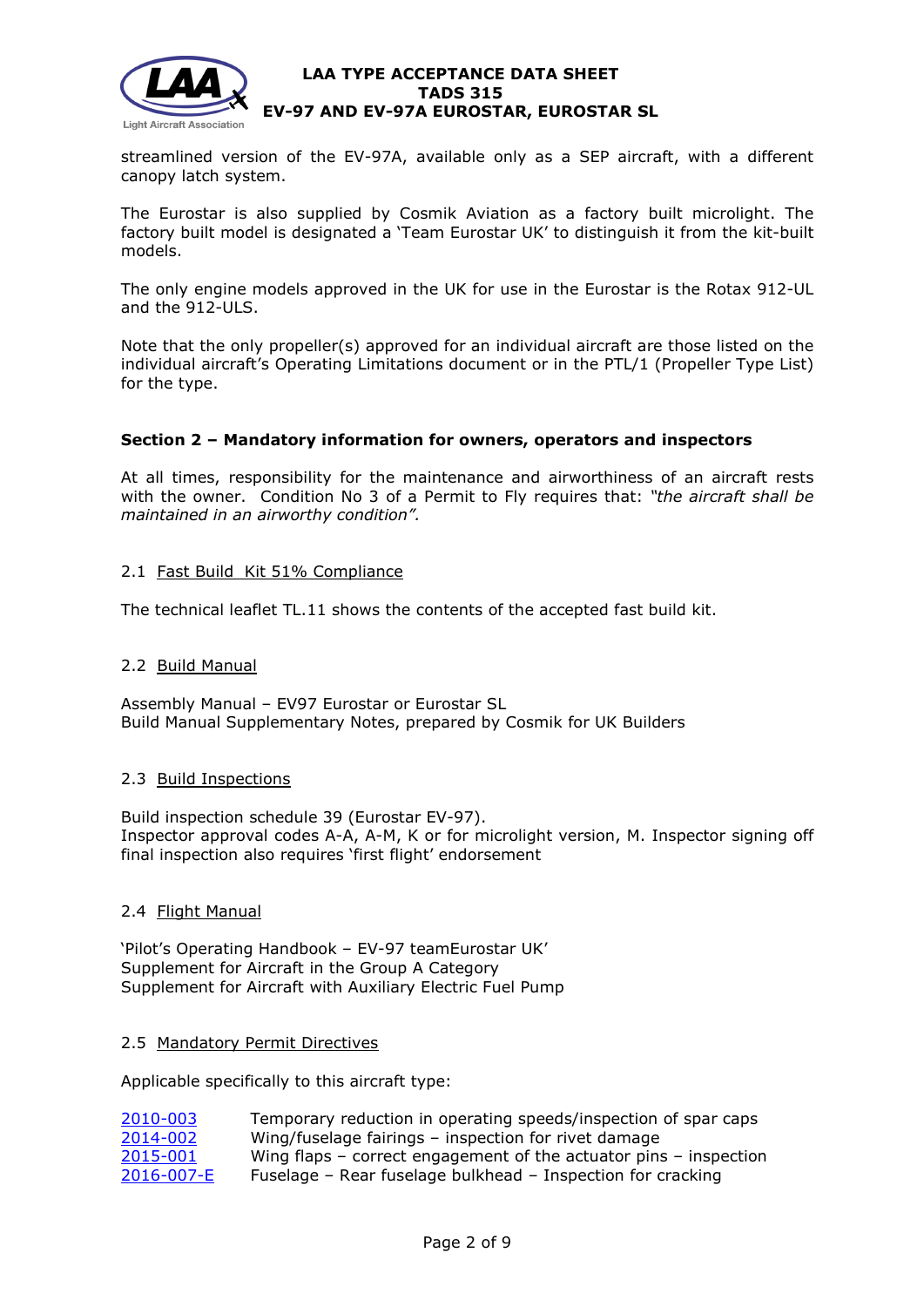

Also check the LAA website for MPDs that are non-type specific [\(TL2.22\)](http://www.lightaircraftassociation.co.uk/engineering/TechnicalLeaflets/Operating%20An%20Aircraft/TL%202.22%20non-type%20specific%20MPDs.pdf).

## 2.6 LAA Required Modifications (including LAA issued AILs, SBs, etc)

Five modifications were required by the LAA for acceptance of the type in the UK, as follows:

| Reference   | Description                                                               |
|-------------|---------------------------------------------------------------------------|
| LAA-315-001 | Additional support for the long aileron pushrod at rib 5                  |
| LAA-315-002 | Additional bracket similar to the one supporting the flap torque tube     |
|             | centre bearing                                                            |
| LAA-315-003 | Two additional stiffeners added to the fin leading edge skin              |
| LAA-315-004 | Improved lap strap outer attachments with spacer tube and large<br>washer |
| E4 01-2201  | Shortened control columns                                                 |

The manufacturer has undertaken to incorporate each of the five modifications above in all UK-supplied kits. The modifications have not been drawn up by LAA and modification leaflets are not available. This information is provided only to indicate that Eurostar parts, assemblies or complete aircraft supplied other than through Cosmik may not comply with the UK approved design standard.

On the EV-97A and Eurostar SL models, the addition of the Cosmik electric fuel pump kit is mandatory.

On the Eurostar SL model, the canopy open warning light must be a red flashing light.

The Kiev propeller is only accepted when supplied through Cosmik Aviation who supplies special replacement hub clamping bolts and propeller attachment bolts, due to unacceptability of the original Kiev-supplied hardware.

The following in-service requirements have been issued:

*Reference Description* [LAA-315-005](http://www.lightaircraftassociation.co.uk/engineering/TADs/315/Mod%20315-005.pdf) issue 2 Inspection of fuel filler hose (see also [LAA/AWA/20/06](http://www.lightaircraftassociation.co.uk/MOD%20315%20Ev-97.pdf) and [LAA/AWA/20/11\)](http://www.lightaircraftassociation.co.uk/engineering/EV-97%20v2.pdf)

## 2.7 Additional engine operating limitations to be placarded or shown by instrument markings

Notes:

- Refer to the engine manufacturer's latest documentation for the definitive parameter values and recommended instruments.
- Where an instrument is not fitted, the limit need not be displayed.

With Rotax 912-UL engine:

Maximum CHT: 150°C Max Coolant Temp: 120°C (with 50/50 Glycol/water coolant) Oil Temp Limits: 50C to 140°C (Normal 90-110°C) Oil Pressure: 2-5 Bar Minimum Fuel Pressure: 0.15 bar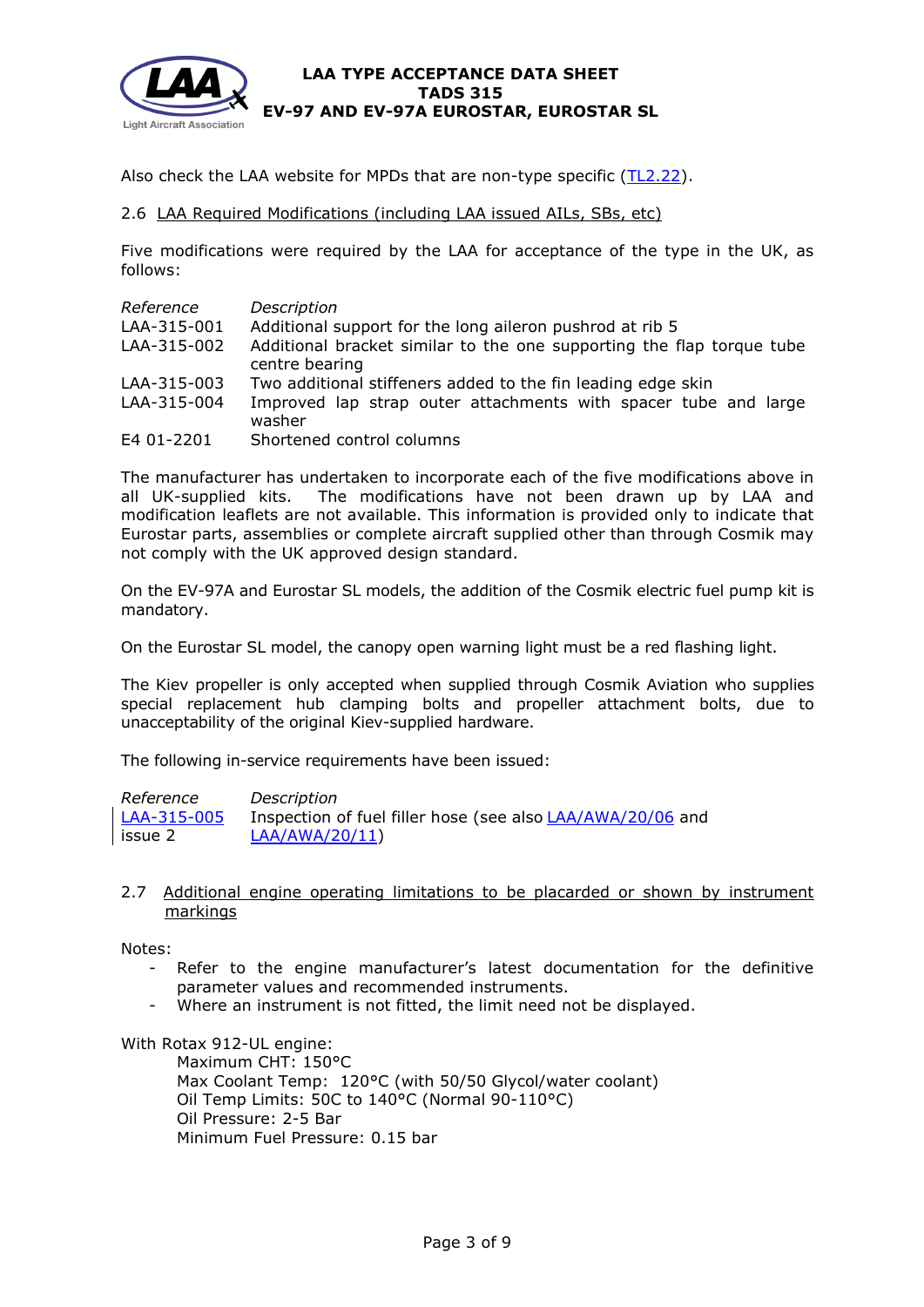

With Rotax 912-ULS engine: Maximum CHT: 135°C Max Coolant Temp: 120°C (with 50/50 Glycol/water coolant) Oil Temp Limits: 50C to 130°C (Normal 90-110°C) Oil Pressure: 2-5 Bar Minimum Fuel Pressure: 0.15 bar

# 2.8 Control surface deflections

| Ailerons     | Up: $20^{\circ}$ $\pm 1^{\circ}$<br>Down: $15^{\circ}$ $\pm 1^{\circ}$                                 |  |
|--------------|--------------------------------------------------------------------------------------------------------|--|
| Elevators    | Up: 25° ±1°<br>Down: 20° ±1°                                                                           |  |
| Elevator tab | Up: $5^{\circ}$ $\pm$ 2°<br>Down: $25^{\circ}$ $\pm$ $2^{\circ}$                                       |  |
| Rudder       | Left $30^{\circ}$ $\pm$ 2°<br>Right $30^\circ \pm 2^\circ$                                             |  |
| Flap         | Take-off: $15^{\circ}$ $\pm$ 2°<br>Landing $1^{st}$ : 30° $\pm$ 3°<br>Landing $2^{nd}$ : 50° $\pm 3$ ° |  |

# 2.9 Operating Limitations and Placards

(Note that the wording on an individual aircraft's Operating Limitations document takes precedence, if different.)

- 1. Maximum number of occupants authorised to be carried: Two
- 2. The aircraft must be operated in compliance with the following operating limitations, which shall be displayed in the cockpit by means of placards or instrument markings:
	- 2.1 Aerobatic Limitations

EV-97A and Eurostar SL:

Aerobatic manoeuvres are prohibited.

Intentional spinning is prohibited.

EV-97:

The aeroplane is permitted to fly only for non-aerobatic operation. In this context, non-aerobatic operation includes:

- i) any manoeuvre necessary for normal flying.
- ii) intentional stalls from level flight.

iii) steep turns in which the angle of bank does not exceed 60 degrees.

Intentional spinning is prohibited.

2.2 Loading Limitations

Maximum Total Weight Authorised: EV-97: 450 KG; EV-97A & SL: 480 kg CG Range: 250 mm to 425 mm aft of datum point. Datum Point is: the leading edge of the wing.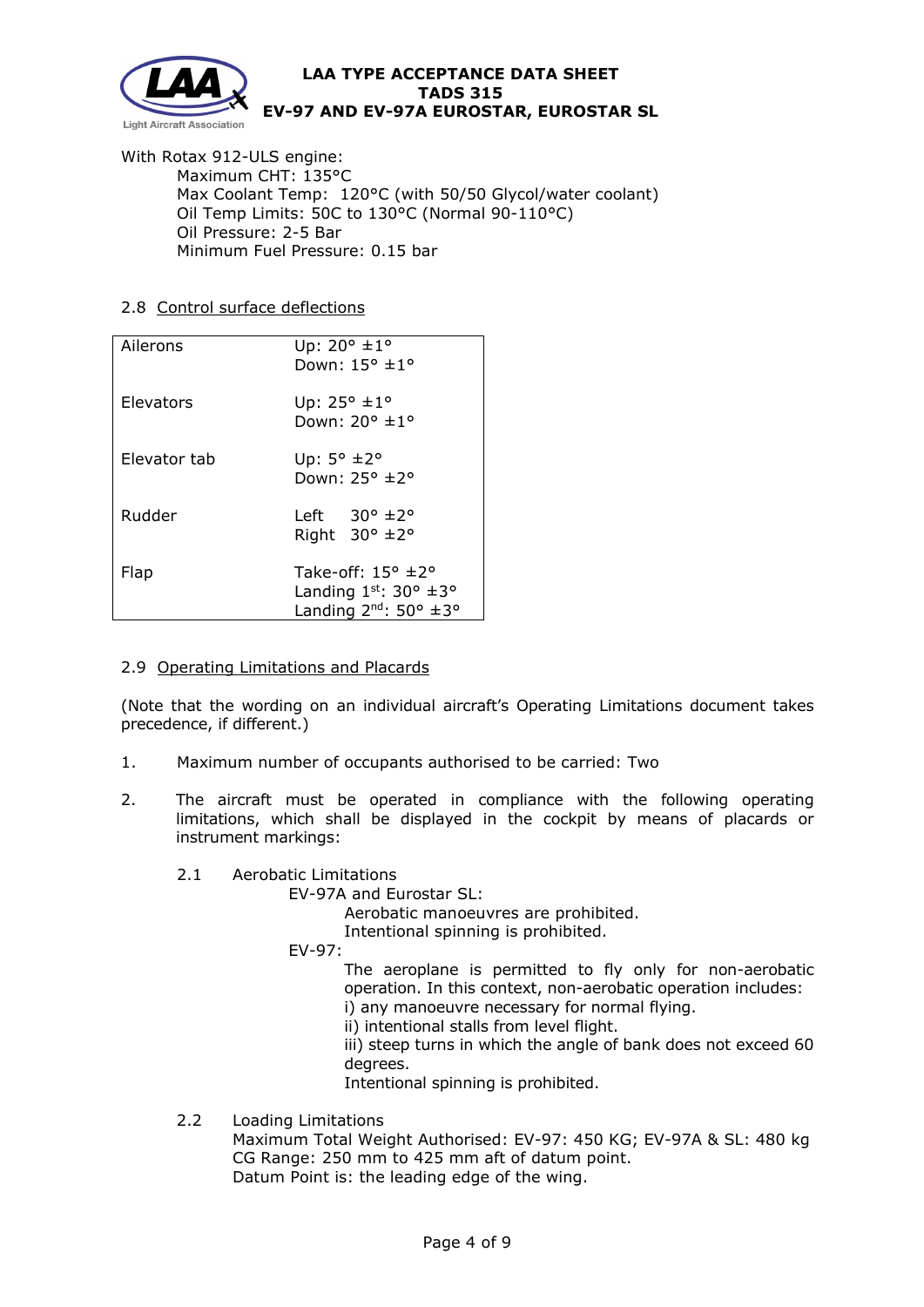

- 2.3 Engine Limitations
	- Rotax 912-UL:

Maximum Engine RPM: 5800

Maximum continuous engine RPM: 5500 (4800 when Kiev or Woodcomp propellers fitted)

Rotax 912-ULS:

Maximum Engine RPM: 5800

Maximum continuous engine RPM: 4500 (5000 when Woodcomp Propuls AE174 1740 mm diameter propeller fitted)

- 2.4 Airspeed Limitations Maximum Indicated Airspeed ( $V_{NE}$ ): 146 mph IAS[\\*](#page-4-0) Max Indicated Airspeed Flaps Extended: 77 mph IAS
- 2.5 Other Limitations The aircraft shall be flown by day and under Visual Flight Rules only. Smoking in the aircraft is prohibited.

Additional Placards:

"Occupant Warning - This Aircraft has not been Certificated to an International Requirement"

A fireproof identification plate must be fitted to fuselage, engraved or stamped with aircraft's registration letters.

In addition, when Kiev and Woodcomp Klassic propellers are fitted to the EV-97 or EV-97A with 912-UL engine, a maximum continuous engine RPM limitation of 4800 is specified. Additional engine limitation required: 'maximum continuous engine rpm 4800' to be indicated by placard on instrument panel and yellow arc on tachometer between 4800 and 5800 rpm.

On the EV-97 microlight version, additional microlight weight placard must be fitted as described in TL2.11 regarding empty weight and payload.

## 2.10 Maximum permitted empty weight

| Model         | Engine        | Max empty weight |
|---------------|---------------|------------------|
| EV-97         | Rotax 912-UL  | 268 kg           |
| EV-97A/SL     | Rotax 912-UL  | 298 kg           |
| EV-97         | Rotax 912-ULS | 265 kg           |
| <b>EV-97A</b> | Rotax 912-ULS | 295 kg           |

## 2.11 Noise certification

For the microlight EV-97 version, a noise certificate must be issued by the CAA specific to each individual aircraft built. A new noise certificate must be obtained following any change in noise output, including change to engine type, reduction gear ratio, propeller type, propeller pitch setting, type of exhaust, exhaust after-muffler or intake silencer.

<span id="page-4-0"></span><sup>\*</sup> Note that MPD 2010-003 temporarily restricts  $V_{\text{NE}}$  to 106 mph and VA to 88 mph until the inspection has been completed and is satisfactory.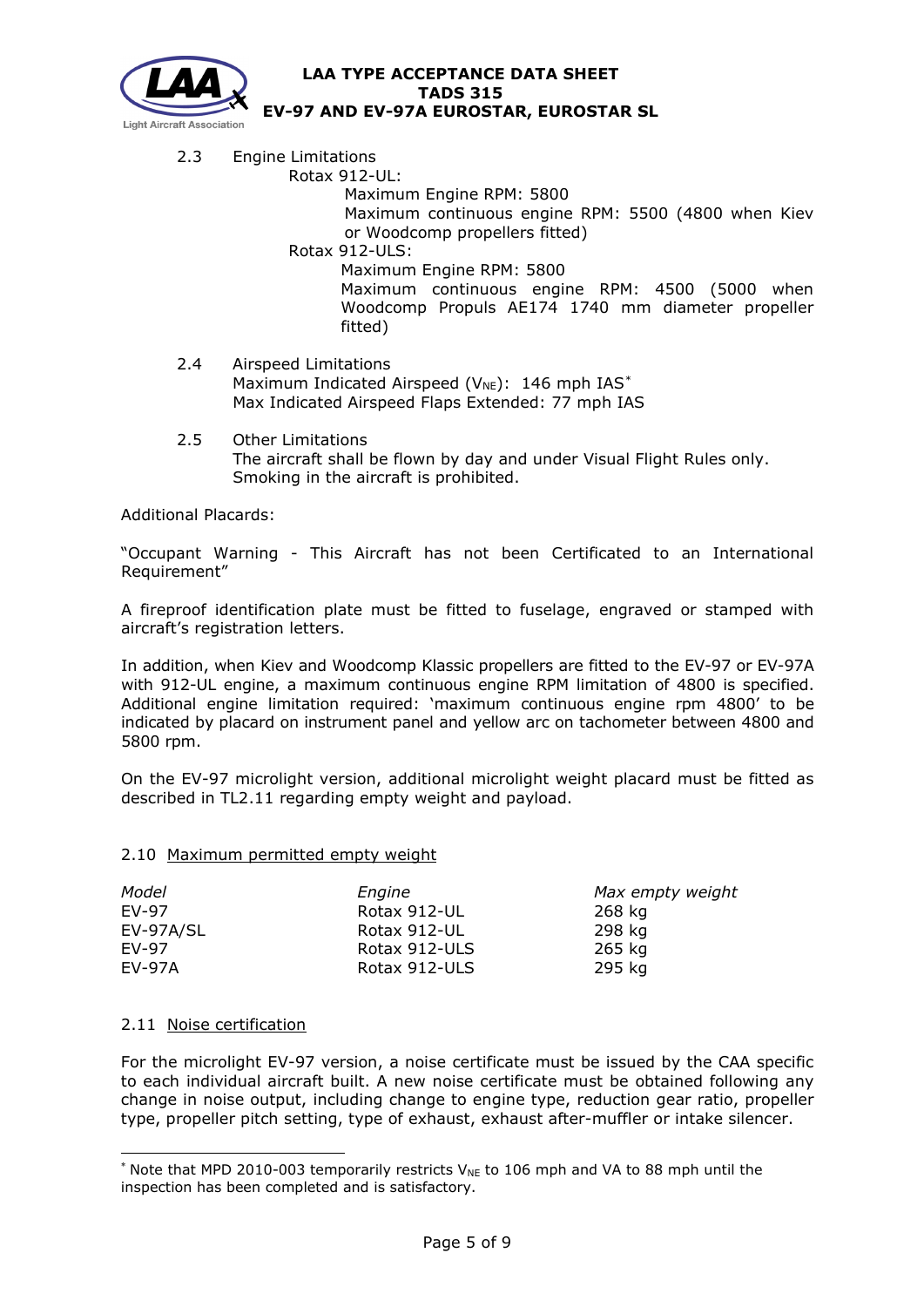

# **Section 3 – Advice to owners, operators and inspectors**

## 3.1 Maintenance Manual

'Maintenance Manual GEN/EUR/02', as part of the Owner's Manual.

# 3.2 Standard Options

- Cockpit Heater
- Wheel Spats (subject to empty weight)
- Electric fuel pump (mandatory on EV-97A model)
- Oil cooler kit (subject to empty weight)
- Alternative style engine cowling type E6 14-00 01 or E6 14-15 01 (original type cowling was type E6 04-15 01)
- Rotax 912-ULS engine with Woodcomp Klassic 170/3/R 22° pitch at 75% radius propeller
- CKT stainless steel exhaust system, assembly part number 87-2208 (note that if changing the exhaust system on a microlight aircraft, a new noise certificate will need to be obtained from the CAA)

# 3.3 Manufacturer's Information (including Service Bulletins, Service Letters, etc)

In the absence of any over-riding LAA classification, inspections and modifications published by the manufacturer should be satisfied according to the recommendation of the manufacturer. It is the owner's responsibility to be aware of and supply such information to their Inspector.

| Ref                  | Date     | Description                                                                                                 | Factory<br>compliance<br>status | Applicability                       |
|----------------------|----------|-------------------------------------------------------------------------------------------------------------|---------------------------------|-------------------------------------|
| <b>SB EV97-UK-01</b> | 23/9/02  | Attachment of Flap<br>Control Lever                                                                         |                                 | All variants                        |
| <b>SB EV97-UK-02</b> | 23/9/02  | <b>Throttle Control</b><br>Locking Screw                                                                    |                                 | All variants                        |
| <b>SB EV97-UK-03</b> | 03/03    | Fuel tank Venting                                                                                           |                                 | Kit numbers<br>03-1198 and<br>lower |
| <b>SB EV97-UK-04</b> | 10/03    | <b>Rivets for Control</b><br><b>Stick Bearing</b><br><b>Support Brackets</b>                                |                                 | All variants                        |
| <b>SB EV97-UK-05</b> | 10/03    | Sealing of Fuel Tap<br><b>Inlet Connection</b>                                                              |                                 | All variants                        |
| <b>SB EV97-UK-06</b> | 16/12/03 | Installation of<br><b>Exposed Starter</b><br><b>Solenoid Terminals</b><br>& Battery +ve<br><b>Terminals</b> |                                 | EV97                                |
| <b>SB EV97-UK-07</b> | 4/11/04  | <b>Coolant Overflow</b><br><b>Bottle</b>                                                                    | Recommended                     | <b>EV97</b>                         |
| <b>SB EV97-UK-08</b> | 12/8/07  | Trim cable<br>attachment                                                                                    | Recommended                     | EV97 &<br>EV97A                     |
| <b>SB EV97-UK-09</b> | 27/2/08  | Trim cable water<br>ingress                                                                                 | Recommended                     | <b>EV97</b>                         |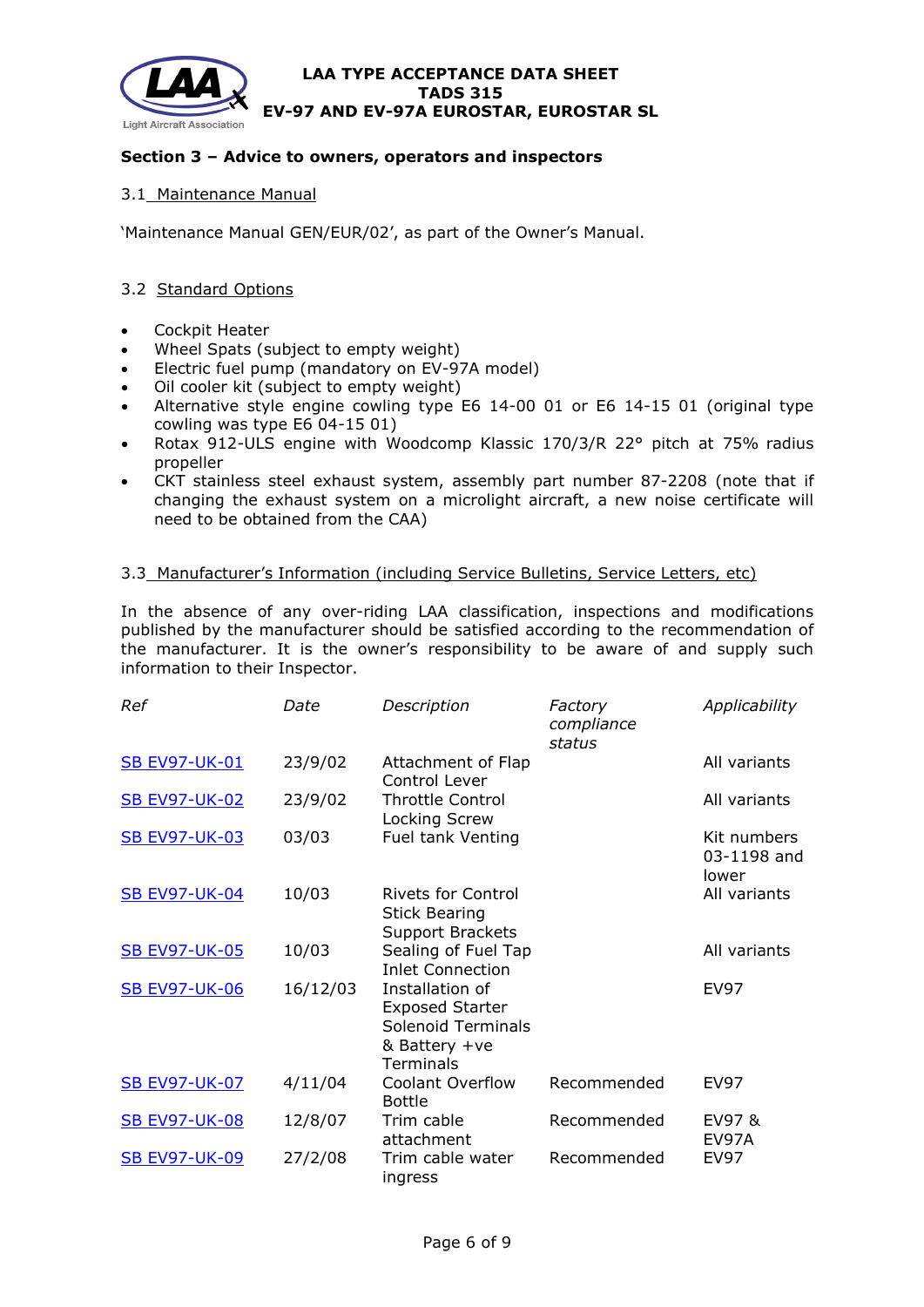

| <b>SB EV-97-10</b>    | 24/8/09 | Inspection and<br>rectification of<br>rudder top bearing | Recommended | EV97&<br>EV97A  |
|-----------------------|---------|----------------------------------------------------------|-------------|-----------------|
| <b>SB EV97-UK-011</b> | 29/4/10 | Checking the<br>strength of the<br>lower wing spar       | Essential   | All variants    |
| <b>SB EV97-UK-012</b> | 04/11   | caps<br>Change of cylinder<br>head temp limit            | Recommended | EV97 &<br>EV97A |
| <b>SB EV97-UK-013</b> | 30/8/11 | Rudder stop<br>swages                                    | Recommended | All variants    |
| <b>SB EV97-UK-014</b> | 1/6/12  | Aileron rose joint                                       | Recommended | All variants    |
| <b>SB EV97-UK-015</b> | 24/6/13 | Inspection of<br>undercarriage leg<br>support for cracks | Recommended | All variants    |
| <b>SB/EUR/016</b>     | 7/5/15  | Flap actuator drive<br>pin inspection                    | Essential   | All variants    |
| <b>SB/EUR/018</b>     | 23/6/16 | Canopy lock safety<br>catch                              | Recommended | All variants    |
| <b>SB/EUR/019</b>     | 12/7/16 | Cracking of rear<br>fuselage bulkhead                    | Essential   | All variants    |

# 3.4 Special Inspection Points

- Correct shank length of bolts. Metric bolts must be carefully chosen of correct length to ensure that the threaded portion doesn't bear on holes in components, using an additional washer if required to accommodate a longer bolt. Pay particular attention to checking that bolts are of correct length. UK build manual supplement refers.
- Bolts provided are not corrosion proofed using conventional plating, and must be corrosion proofed on assembly using suitable grease. UK Build manual supplement refers.
- Note that many of the structural riveted joints are assembled using Enfirmastic, which provides additional strength a well as acting as a sealant. UK Build Manual supplement refers.
- If Rotax engine fitted, Rotax 912 series installation checklist to be completed (apart from flight test section) as part of final inspections prior to applying for Permit to Fly.

## 3.4.1 Operational issues

1. *Safety Spot* references

The following *Safety Spot* articles are relevant to Eurostar aircraft:

*Light Aviation* issue [January 2009](http://www.lightaircraftassociation.co.uk/engineering/SafetyIssues/SafetySpotJan09.pdf) *Electrical cable chafing*

Electrical cable chafing allowing arcing across cables started small engine fire as cables were touching the carburettor drip tray.

*Light Aviation* issue January [2010](http://www.lightaircraftassociation.co.uk/2010/Magazine/Jan/Safety%20Spot%20Jan%2010.pdf) & April [2010](http://www.lightaircraftassociation.co.uk/2010/Magazine/2010/Apr/safety_spot_April_10.pdf) *Wing failure and material quality*

Fatal accident in Switzerland from wing failure lead to temporary reduction of VNE by MPD. Investigations in other examples showed some lower spar caps were understrength. Rectified by **SB EV97-UK-011**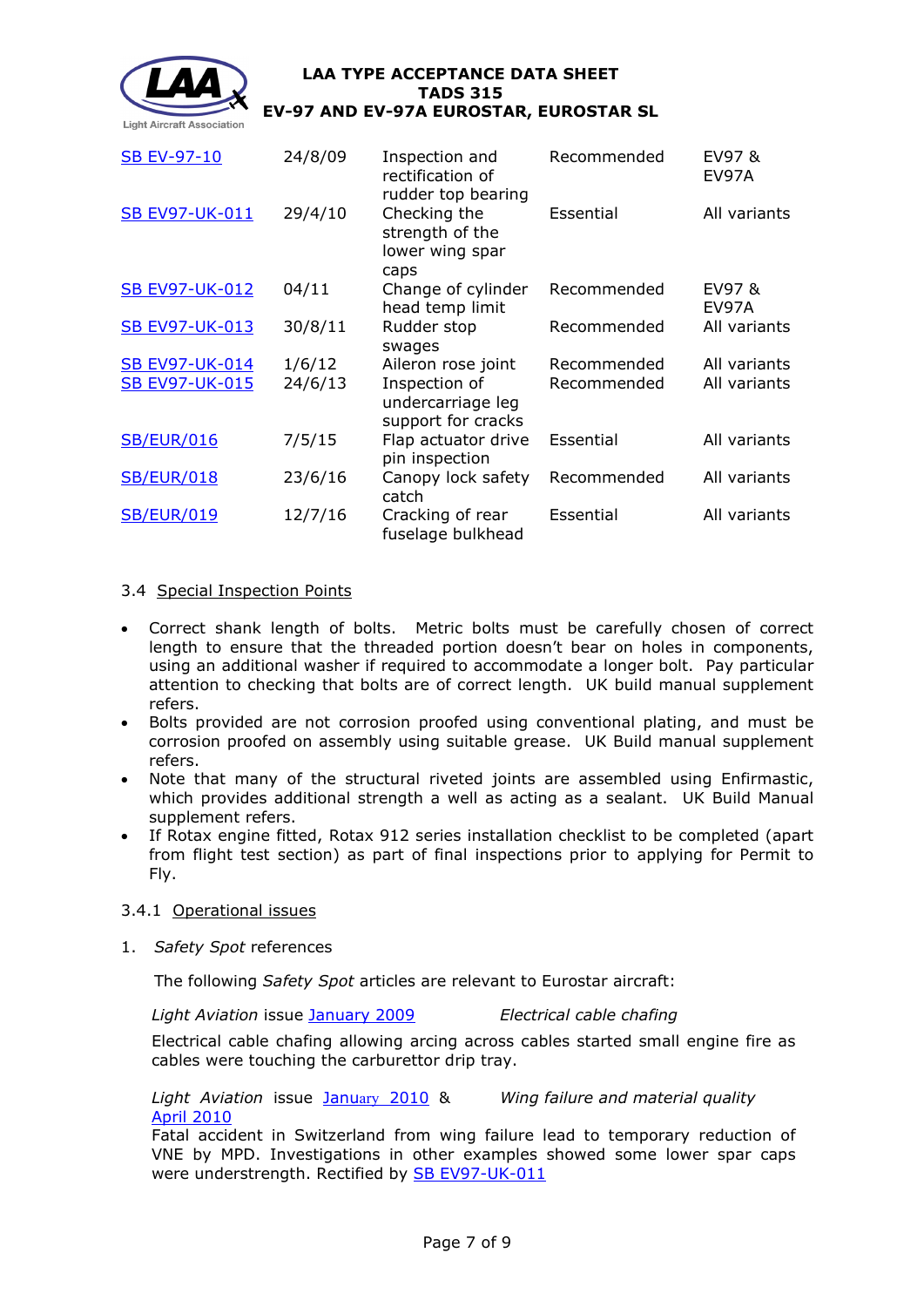

*Light Aviation* issue [October 2010](http://www.lightaircraftassociation.co.uk/2011/Magazine/Oct/Safety%20Spot%20Oct.pdf) *Engine Mount Bolt*

Engine mounting bolt failed due to corrosion. Clarification on the method of inspection for these bolts.

*Light Aviation* issue [August 2010](http://www.lightaircraftassociation.co.uk/2010/Magazine/2010/Aug/Safety%20Spot%20Aug%2010.pdf) *Brake actuator corrosion*

Electrolytic corrosion on Eurostar brake packs. A four year old pack was very close to failure and would not have been spotted without disassembly.

*Light Aviation* issue [September](http://www.lightaircraftassociation.co.uk/2012/Magazine/September/safety%20spot%20sep.pdf) 2012 *Burst tyre*

Incorrect sized bolts to hold the brake disc in place were protruding into the wheel hub and likely causing numerous burst tyres.

*Light Aviation* issue [February](http://www.lightaircraftassociation.co.uk/2014/Mag/Feb/Safety_Feb.pdf) 2014 *Damaged rivets in fuselage*

EV97 found with damaged rivets in fuselage. Critical in holding the structure together around the undercarriage and wing trailing-edge connections.

*Light Aviation* issue [April 2015](http://www.lightaircraftassociation.co.uk/2015/Magazine/Apr/safety.pdf) *Mandatory check of flap drive pins*

EV97 found with large lateral movement in flap torque tubes risking loss of control of flaps. Manufacturer released SB mandating a check of engagement SB/EUR/016

*Light Aviation* issue [August 2016](http://www.lightaircraftassociation.co.uk/2016/Magazine/August/safety_spot.pdf) *Structure cracking at rear bulkhead*

High hours EV97 found with serious cracks in the structure that compromises the attachment of the tailplane. MPD [2016-007-E](http://publicapps.caa.co.uk/docs/33/20160715MPD2016007E.pdf) released mandating inspection.

*Light Aviation* issue [December 2016](http://www.lightaircraftassociation.co.uk/2016/Magazine/Dec/Safety%20Spot.pdf) *Lower spar cap inspection*

Spar cap inspection from [LAA/AWA/16/06](http://www.lightaircraftassociation.co.uk/engineering/Airworthiness/LAA%20AWA%2016%2006.pdf) after a fatal incident and cracks found in paint on spar cap. Paint cracks were discovered to just be poor paint adhesion.

*Light Aviation* issue [February](http://www.lightaircraftassociation.co.uk/2017/Magazine/Feb/safety_spot.pdf) 2017 *Engine mounting bolt failure*

Increased engine vibration lead to investigation to find the front lower port engine bolt had failed.

*Light Aviation* issue [February](http://www.lightaircraftassociation.co.uk/2018/Magazine/B%20-%20Feb/ss_feb.pdf) 2018 *Canopy Catch*

Evector service bulletin regarding installation of additional canopy safety catch. LAA Engineering deemed it not proportionate to the risk of canopy opening in flight and the requirement for pilot to remember additional safety catch.

2. Canopy opening in flight – Should the canopy open in flight it does not pose a great threat on the controllability of the type. Early testing of the type showed that the opened canopy in flight did so only about six inches and stabilised. The aircraft demonstrated it had sufficient power to overcome the additional drag.

**Light Aircraft Association**